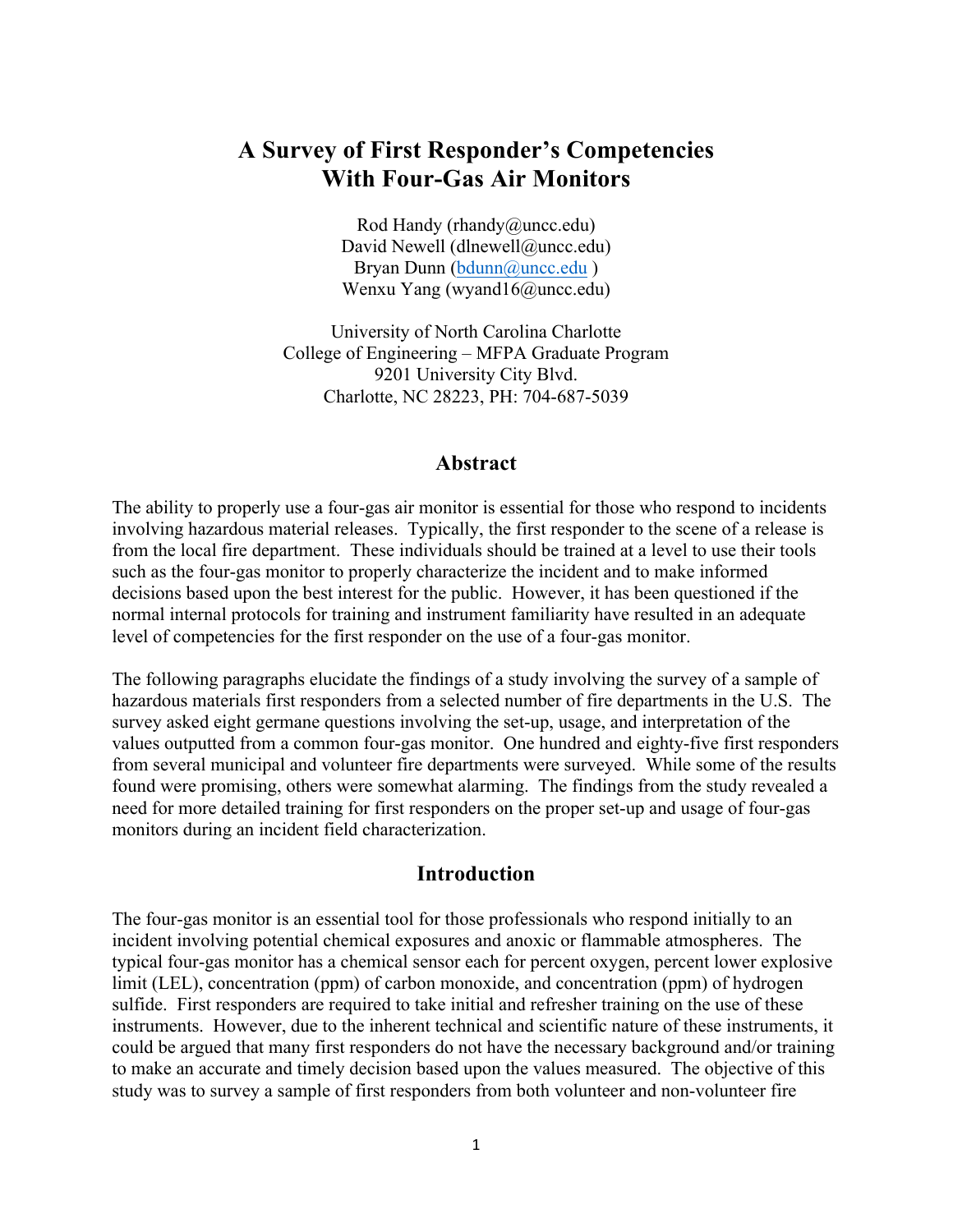departments in the U.S. Our objective was to determine whether or not the typical first responder has the knowledge and competency to react as needed based upon their monitor readings**.**

Training and competence are so interrelated that one would find it hard to dissociate the two. Competence comes from acquiring the knowledge and specific training is used to narrow the gap between inconsistency and consistency. Performing task and establishing competency can be as simple as a child practicing their A-B-C's in school until they are able to write complete sentences with meaning as they progress. Emergency responders' competencies are learned much the same way. Through years of education and hands on training, these heroes of our society bring resolution to some of the worst moments experienced by the general public.

During our pre-study conversations with training personnel, industrial hygienist, and instructors of HAZWOPER or Hazardous Material Responder training courses, a clear message became prominent. Many first responders, when asked to perform tasks on a yearly basis, couldn't accurately complete the task or, at a minimum, needed additional refresher training in order to accomplish just the minor monitoring activities and interpretation. The personnel operating these monitors must be able to read the values and make an assessment on whether or not it safe to occupy or enter a particular place after an incident has occurred. In essence, the first responder must be competent enough to make potentially life and death decisions based on the limited information these instruments provide regarding the ambient air conditions in close proximity of an incident.

When addressing potential life and death decisions based on monitoring competencies, this attempt was to identify competencies/inadequacies for responders during the monitoring of hazardous environments using four-gas meters. The intent of this study was not to discredit individuals or their capabilities, but was completed solely to provide a unique perspective of personnel as they monitor potentially hazardous or IDLH atmospheres or environments.

Other professionals have recently addressed this question of competency for emergency responders, and the need for more training on the proper use of equipment and instrumentation (Noll, 2008; Wagner, 2006). These guiding principles are also covered thoroughly in the U.S. federal standards for protecting the environmental and worker (EPA, 2015; OSHA, 2015). Both OSHA HAZWOPER (29 CFR 1910.120) and EPA (Title 40, Part 311) regulations give requirements for competencies of personnel who respond to hazardous materials incidents, including air monitoring. Responders must be able to assess the hazards and take appropriate actions based on the incident facts regardless of their response discipline and as the scope of standards apply.

The need for trained responders during incidents of all types is of vital importance. Organizational standard operating procedures (SOPs) may provide some guidance for responder competencies and, regardless, organizations must train personnel to meet NFPA firefighter standards for certification (NFPA, 2008). Local communities are responsible for protecting their citizens from hazardous materials, which includes identifying the resources necessary for mitigating an emergency. Local officials have the lead role in responding to emergencies involving the release of hazardous materials, with specific responsibility being in the care of the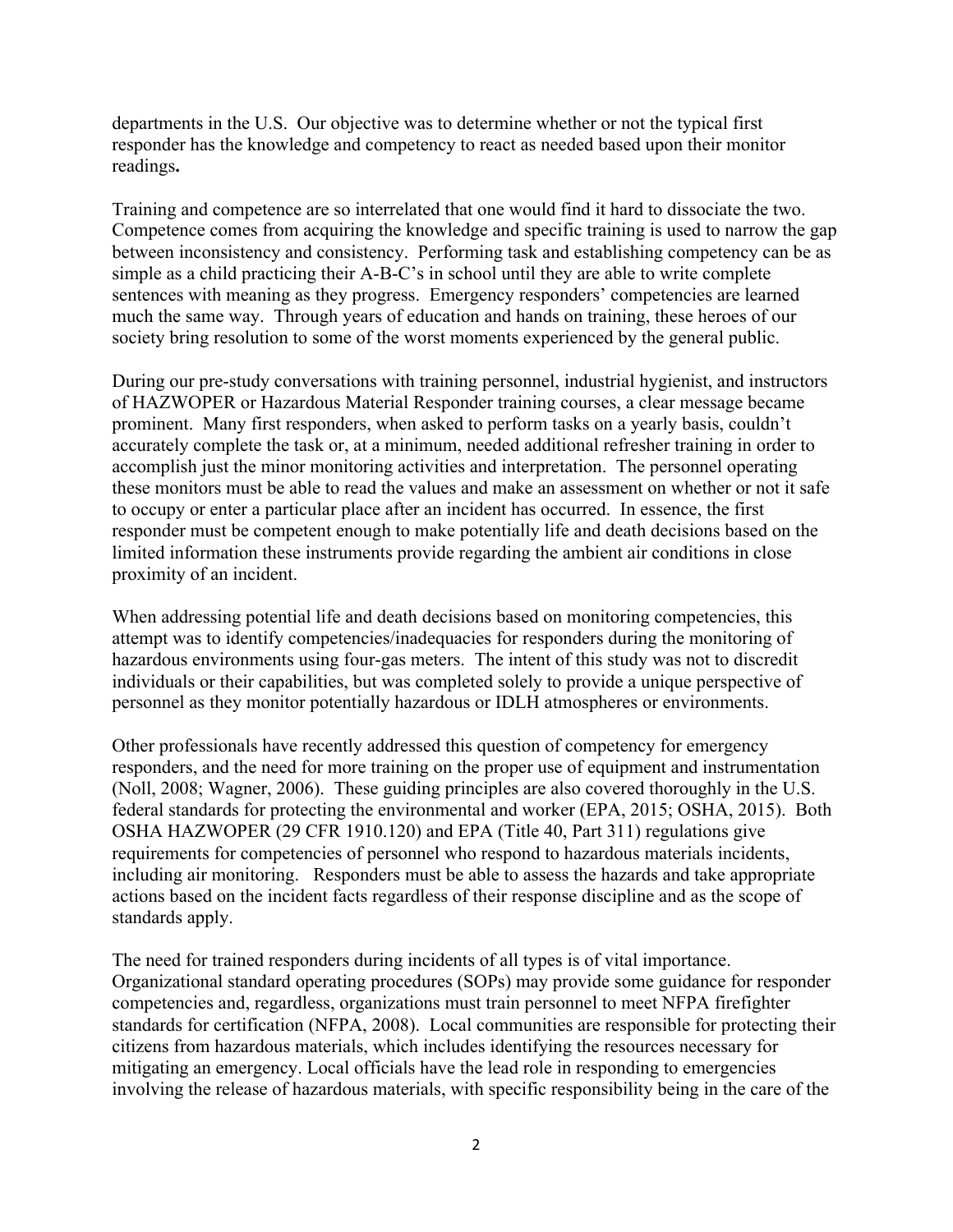local fire departments (FEMA, 2003). Thus, this reality places the burden upon local governments to supply trained personnel and hazardous materials incident management, capable of properly using the tools available to them for incident characterization, control, and management.

A vital part of the first responder's job involves the identification of hazardous materials through the use of container shapes and sizes, identifying markings, interpretation of data from MSDSs, and monitoring of the atmosphere. In most instances, local jurisdictions rely on the fire service to perform this action. Monitoring of the environment ensures citizens as well as responders are protected from hazards. This monitoring includes hazards that are used in industry and are transported. In addition, monitoring activities may include controlled environments, such as homes and products associated with fossil fuel consumption. Furnaces or cooking stoves as well as generators for electrical power, which burn natural gas, propane, gasoline, diesel or charcoal, produce carbon monoxide and other deadly by products that are classified as hazardous materials. Many deaths are attributed to carbon monoxide every year and causes vary from improper use to lackluster maintenance procedures.

First responders must make informed decisions involving life and death situations often in a very chaotic environment. These decisions are based on their abilities to use the assigned equipment correctly, with speed and accuracy. Failure to make the proper decisions may result in a worst case scenario of lives being lost or the evacuation of a facility when it didn't need to be evacuated. The shutting down of major thoroughfares, evacuation of residents, and life safety all cost money, and the inability or ability to make informed decisions will be reflected in those costs.

This study's hypothesis was that most first responders using a four-gas monitor do not understand its basic principles of operation or how to interpret the values measured. This includes confusion, misunderstanding, and misinterpretation associated with monitor outputs, operation, units, alarm settings, and calibration. The following section provides the methodology chosen to test this hypothesis and to address the issue of competency. The methodology section is then followed up with sections that include the data and results realized as well as the conclusions and recommendations from the study.

## **Methodology**

A competency study was conducted involving incident first responders in the fall of 2014 in a large metropolitan are in the Southeast U.S. The competencies that were evaluated involved the operation of a typical four-gas atmospheric monitor and the interpretation of the measurements. The instrument that was used to assess first responder competencies was an eight question questionnaire designed to test these competencies.

The sample of first responders assessed were from a municipal fire department consisting of career first responders, a small-town fire department consisting of both career and volunteer first responders, and an all-volunteer fire department. Since there are many brands and models of four-gas monitors on the market, the eight questions developed for the survey were very generic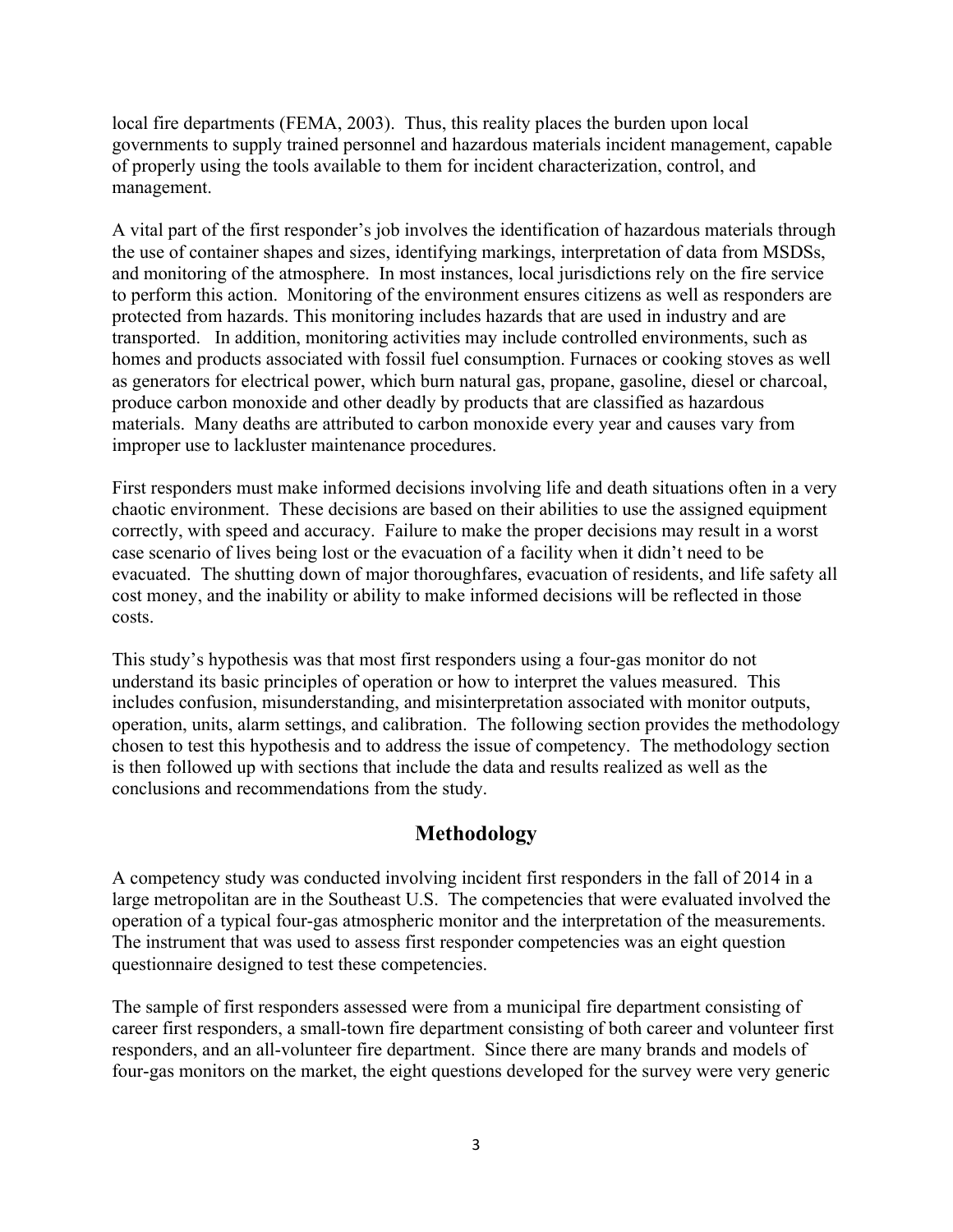in nature and were germane to all of the monitors available in the market today. One hundredeighty subjects in total were survey for this study.

The test subjects were in a controlled classroom environment. No foreknowledge of the survey existed among the participants. Once briefed, participants were then directed to turn over the question sheet and given 2 ½ minutes to complete. No identification markings were made or attempted for each of the surveys because the survey is not to be used for judgment or criticism of the test subjects by their respective administrative staffs. The results of the surveys were not supplied to any of the participating departments.

Some study variables existed and were accounted for with best practice; however, these could not accurately be used as a 100% proof positive guideline. For example, four-gas monitors use different calibration gases for meter calibration in response for flammable/explosive atmospheres. Due to anonymity, we chose to select any of the possibilities that may be used for this calibration procedure. The participant may have produced a correct answer based on this, but may actually have the incorrect answer based on the monitor and gas used by their organization. An attempt was made to minimize the number of these types of data biases.

### **Data and Results**

The following paragraphs begin by providing each of the questions asked and then followed with the results ascertained. Since there are four particular gases monitored by each instrument, questions 2 ,3, and 4 each have four correct answers. The analysis of data was broken down into all four parts and combined as one question. There were 4 potential answers multiplied by 185 test subjects, resulting in 740 possible correct answers. The toxic sensor used by the various fire departments will vary. For example, some departments use H2S, and others use HCN, still others may use something different; thus, any toxin listed (other than CO) would constitute a correct answer.

#### *Questions 1 and 8 - How long have you been an emergency responder?*

This question was explained prior to the start of the survey. Instructions were given to include either career or volunteer or a combination of the two. Any answer was acceptable. The participants knew what the question was before they turned over the survey and did not spend time figuring numbers for their service to the community. This did not hamper their abilities in answering the pertinent questions about the monitor.

#### *Question 2 – What 4 gases does the monitor measure?*

A first responder should be able to list these without any difficulties. The gasses were able to be listed in any order the test subject wanted. Some departments use H2S while others use HCN or another chemical sensor specific to the gas of their concern; thus, any toxin listed, with the exception of carbon monoxide, was counted as a correct answer. Out of 740 possible correct answers, the participants responded correctly 565 times and incorrectly 175 times. This equates to 76.35% correct responses and 23.65% incorrect responses. If you break the data down to each specific sensor, the percentage of correct responses for oxygen was 87.03%, for lower explosive limit was 63.24%, for carbon monoxide was 89.19% and for a specific toxin was 66.95%.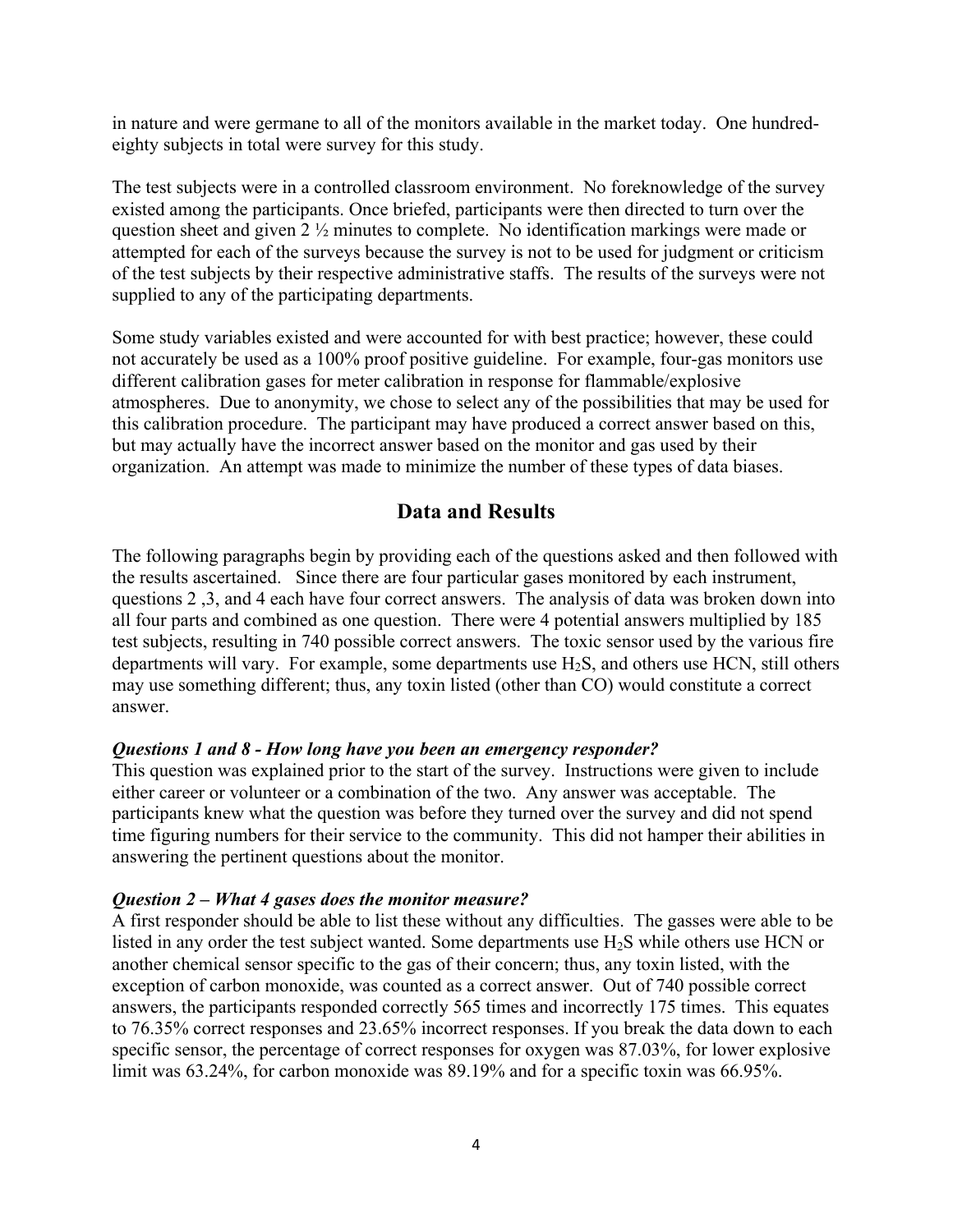#### *Question 3 – What units (ppm or percent) are used for each of the four gases?*

The answers supplied reflected the gases listed in Question 2. The answer should also represented knowledge of the four gases and the interaction with the monitoring device. Out of 740 possible responses, 412 of the questions were answered correctly while 328 were incorrect in their response. Thus, the survey responders answered correctly 55.68% of the time and wrongly 44.32% of the time. The breakdown for each sensor was a follows: Oxygen – 64.32% of respondents supplied the correct answer; LEL – 45.95% of respondents supplied the correct answer; Carbon Monoxide – 65.95% of respondents answer correctly; Toxin – 46.49% answered correctly.

#### *Question 4 – What are the alarm limits for the 4 gases (ppm or percent)?*

The answers supplied reflected the gases in question 2 and 3. The answer also represented knowledge of the four gases and the interaction with the monitoring device. This also represents knowledge of the particular hazards associated with each of the four gases and their response levels. Out of the potential 740 results for this question, 175 of the answers were provided correctly, with 565 of the answers being incorrect. The percentage of correct responses was 23.65%, with the percentage of incorrect responses being 76.35%. The breakdown for each sensor was: Oxygen – 10.27% of respondents supplied the correct answer; LEL – 32.43% of respondents supplied the correct answer; Carbon Monoxide – 40.54% of respondents answer correctly; Toxin – 11.35% answered correctly.

#### *Question 5 – What is the calibration gas used to obtain the LEL reading for your monitor?*

Four-gas monitors use different calibration gases for calibration in response to flammable/explosive atmospheres. Due to anonymity, the participant may have produced a correct answer for the survey, but may actually have the incorrect answer based on the monitor and gas used by the organization. Several clear failures are: No answer supplied and listing of a particular toxin (e.g., identifying hydrogen cyanide as the calibration gas for explosive/flammable limits). Out of 185 surveys, 68 respondents answered this question correctly. This equates to 36.75% of those surveyed being able to identify a suitable calibration gas for LEL.

#### *Question 6 - How often is your monitor either bump tested and/or calibrated?*

The research team could quickly verify with the organizations supplying the test subjects, but due to anonymity and the answer variances, a large selection of criteria was available for the correct answer. Perhaps the most compelling point is that the test subjects realized and understood what the question asked, and therefore, supplied an answer unless a clearly wrong answer was provided. Out of the 185 respondents, 155 answered this question correctly. This equates to 83.78% of those surveyed being able to identify a specific time when the monitor is bump tested and/or calibrated.

#### *Question 7 – When would you do a fresh air calibration?*

This answer varies as a large selection of criteria was available for the correct answer. Typical correct answers would include each use, when the numbers start reading negative, daily and before entering an area. Out of the 185 surveyed, 134 respondents answered this question correctly. This equates to 72.43% of those surveyed being able to identify a time or reason when/why a fresh air calibration is to be completed.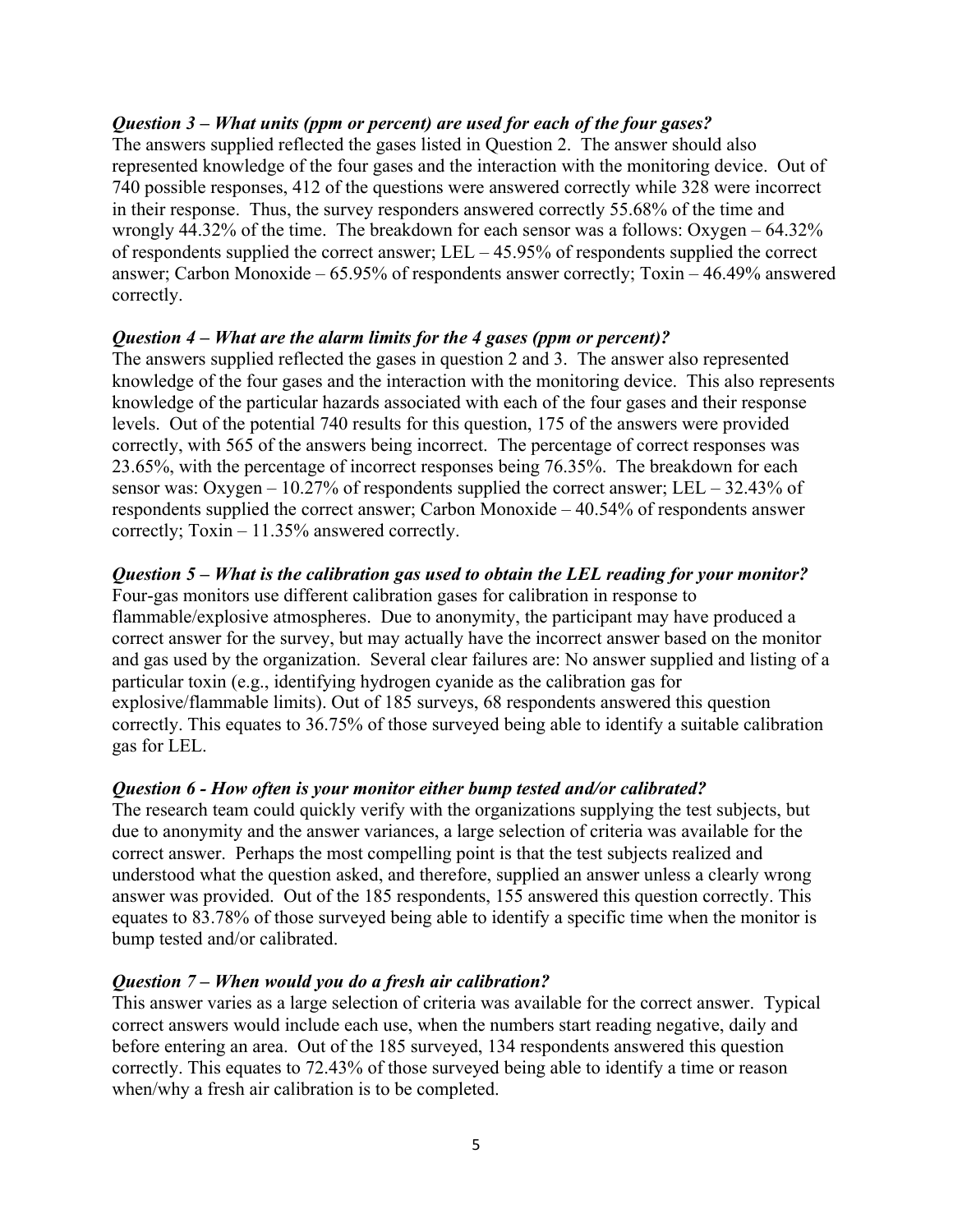The results from questions 2-7 are also provided in the pie charts shown in Figures 1-6.

# **Conclusions and Recommendations**

The following is a list of some of the pertinent conclusions and recommendations from the study:

- 1. For the identification of oxygen and carbon monoxide as two of the correct gases, the respondents scored 87% and 89%, respectively. Due to the numerous calls regarding potential carbon monoxide releases, these are perhaps the most used in the fire service by first responders. In addition, the respondents faired pretty well on the questions regarding bump/calibrate and fresh air calibration. They were able to answer these questions correctly 83% and 74% of the time.
- 2. There was a lack of understanding among those surveyed of how the monitor either reads some of the gases in ppm while others as a percentage. This was evidenced by a decrease to an average of 55% correct responses on this question.
- 3. There was even a more dramatic drop in understanding the aspects regarding instrument alarms. The respondents only answered this question with 23.5% correct response rate.
- 4. Identifying which gas is used to calibrate the monitor for LEL was correctly responded to by 36% of the survey test subjects. This is a serious issue because the analysis of the data requires the use of correlation charts for conversions, which are based on the calibration gas.
- 5. It is recommended that a survey be used by each department to assess their capabilities and individual needs regarding training of personnel on the proper use of and the interpretation of the results realized by the four-gas monitor.

Without a thorough statistical analysis of the data, it cannot be proved (or disproved) that the first responders lacked all of the competencies required to properly use a four-gas monitor in the field. However, even without a mathematical analysis, it can be argued that the hypothesis of the study was proven for some aspects studied regarding first responder competencies and the use of a four-gas monitor. As evidence, one significant finding from the study involved the number of individuals that scored a perfect score on the survey – this was only five respondents out of the one hundred eight-five surveyed.

In conclusion, from the data gathered in this study, there appears a lack of general competence by first responders when it comes to air monitoring with a typical four-gas monitor or when being questioned about its proper use. A lack of knowledge could prove devastating in a courtroom environment or compromise public health and safety as well as the safety of the first responders. Based on information garnered in this study, training should occur with more detail and frequency for first responders with regards to the atmospheric monitoring of the ambient air near an incident for first responders, with competence levels verified to minimize the potential for future serious injuries or death occurring during a response to a hazardous materials incident.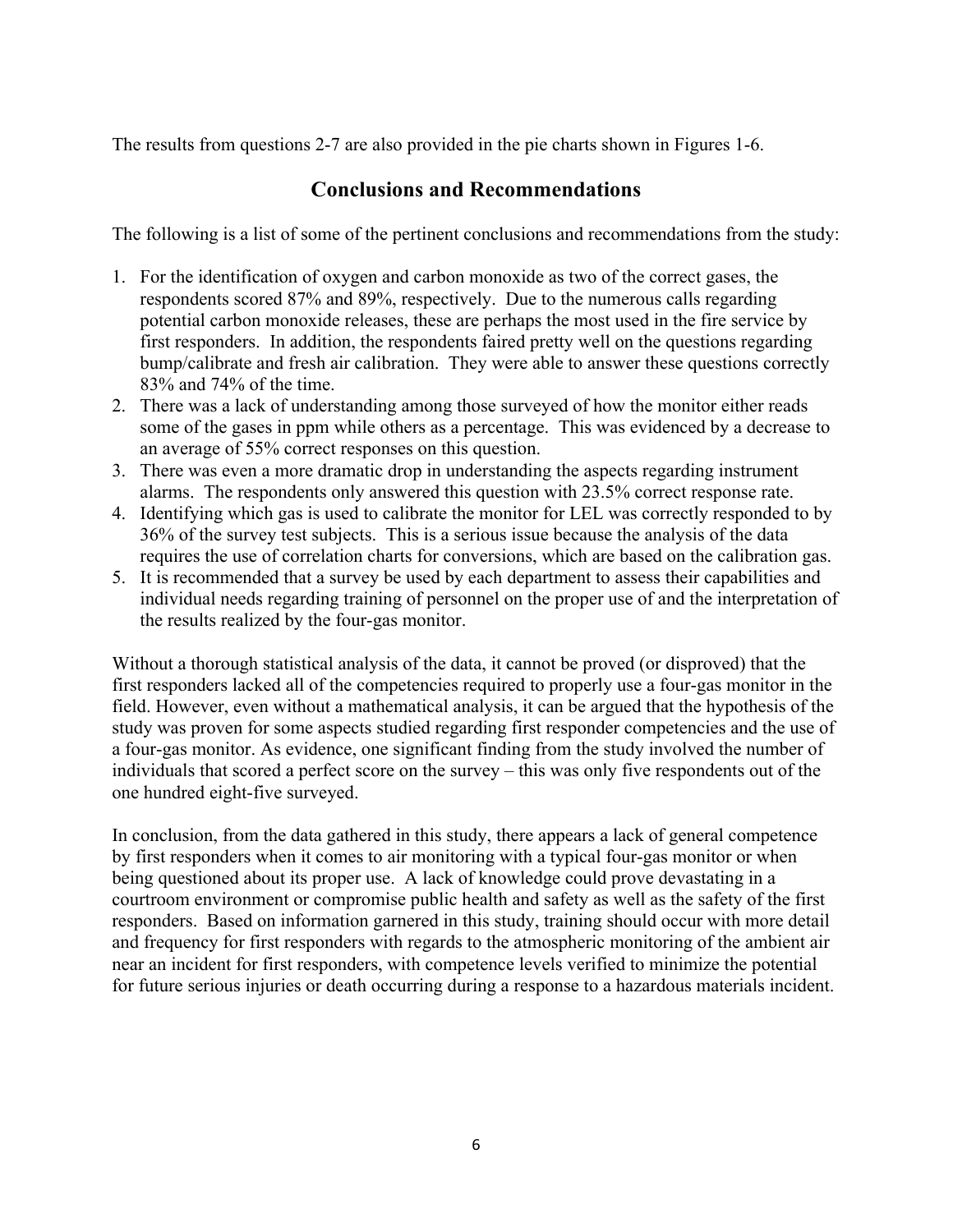### **References**

- Noll, G. (2008, April 1). NFPA 472: Developing A Competency Based HAZMAT/WMD Emergency Responder Training Program. *Fire Engineering, 161*(4). Retrieved from http://www.fireengineering.com/articles/print/volume-161/issue-4/features/nfpa-472 developing-a-competency-based-hazmat-wmd-emergency-responder-trainingprogram.html
- Wagner, D. (2006). Do's and Don'ts of Atmospheric Testing. *Asia Pacific Fire,* (19), 71-73. Retrieved from http://www.indsci.com/docs/Press/APF\_0906.pdf
- U.S. Environmental Protection Agency (USEPA).Worker Protection, 40 C.F.R § 311 (2011)
- U.S. Occupatonal Safety and Health Administration (USOSHA). Hazardous Waste Operations and Emergency Response, 29 C.F.R. § 1910.120 (2007)
- NFPA 472: Standard for Competence of Responders to Hazardous Materials/Weapons of Mass Destruction Incidents. (2013). Retrieved January 11, 2015, from http://www.nfpa.org/codes-and-standards/document-informationpages?mode=code&code=472
- Guidelines for HazMat/WMD Response, Planning, and Prevention Training, Federal Emergency Management Administration, (2003, April). Retrieved February 6, 2015, from http://www.usfa.fema.gov/downloads/pdf/publications/hmep9-1801.pdf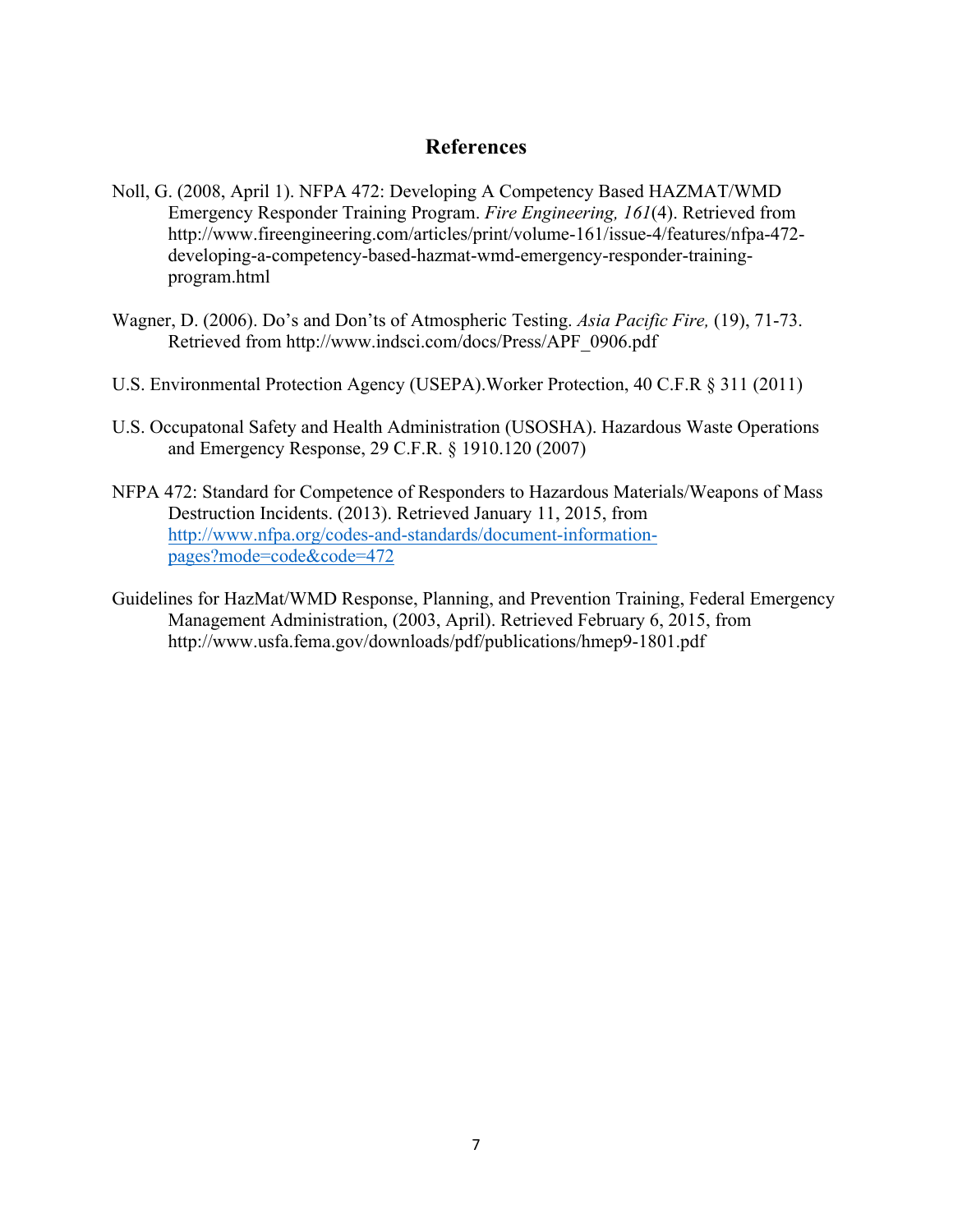

Figure 1 – Gas Identification Accuracy



Figure 2 – Units Identification Accuracy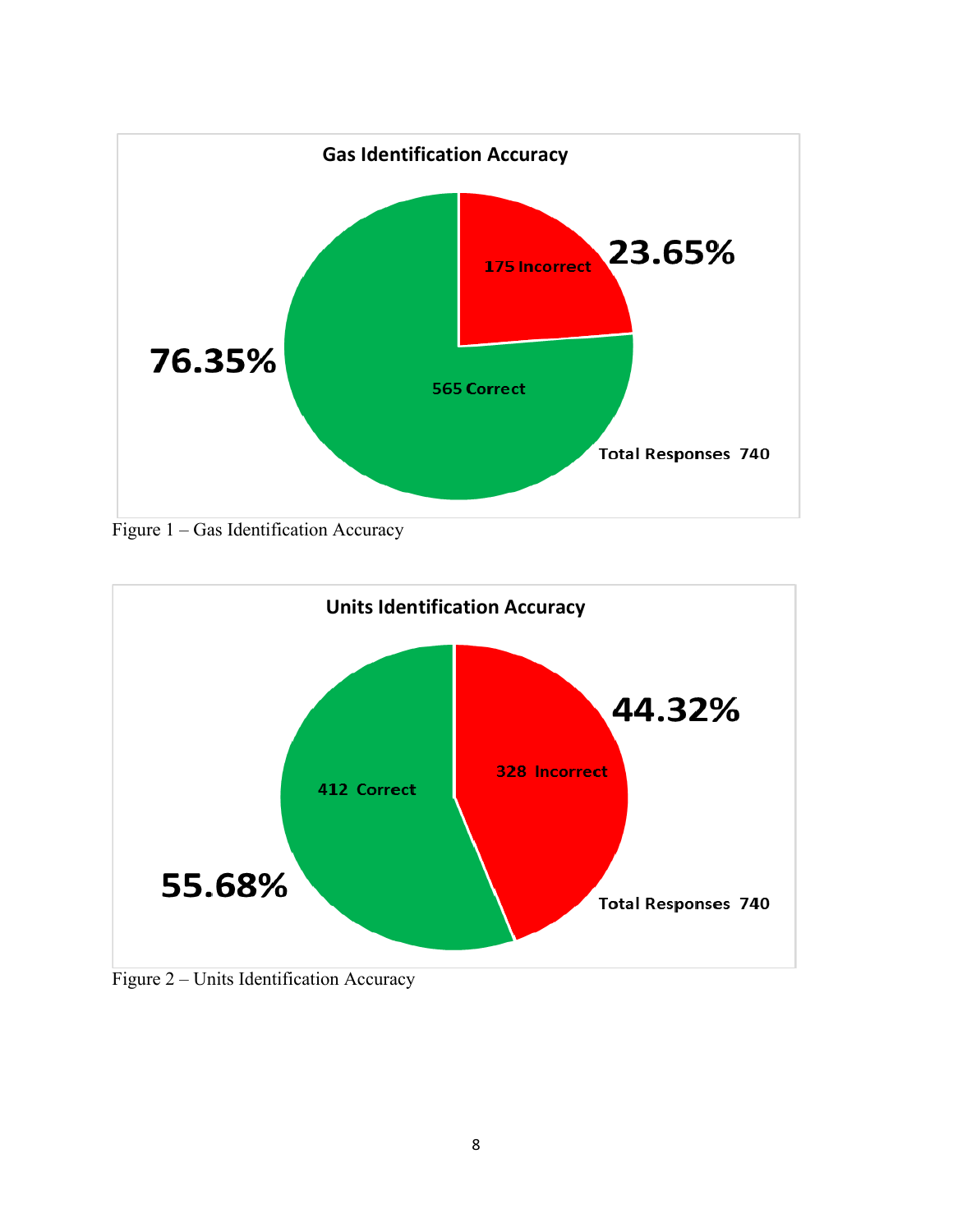

Figure 3 – Alarm Level Identification Accuracy



Figure 4 – Calibration Gas Identification Accuracy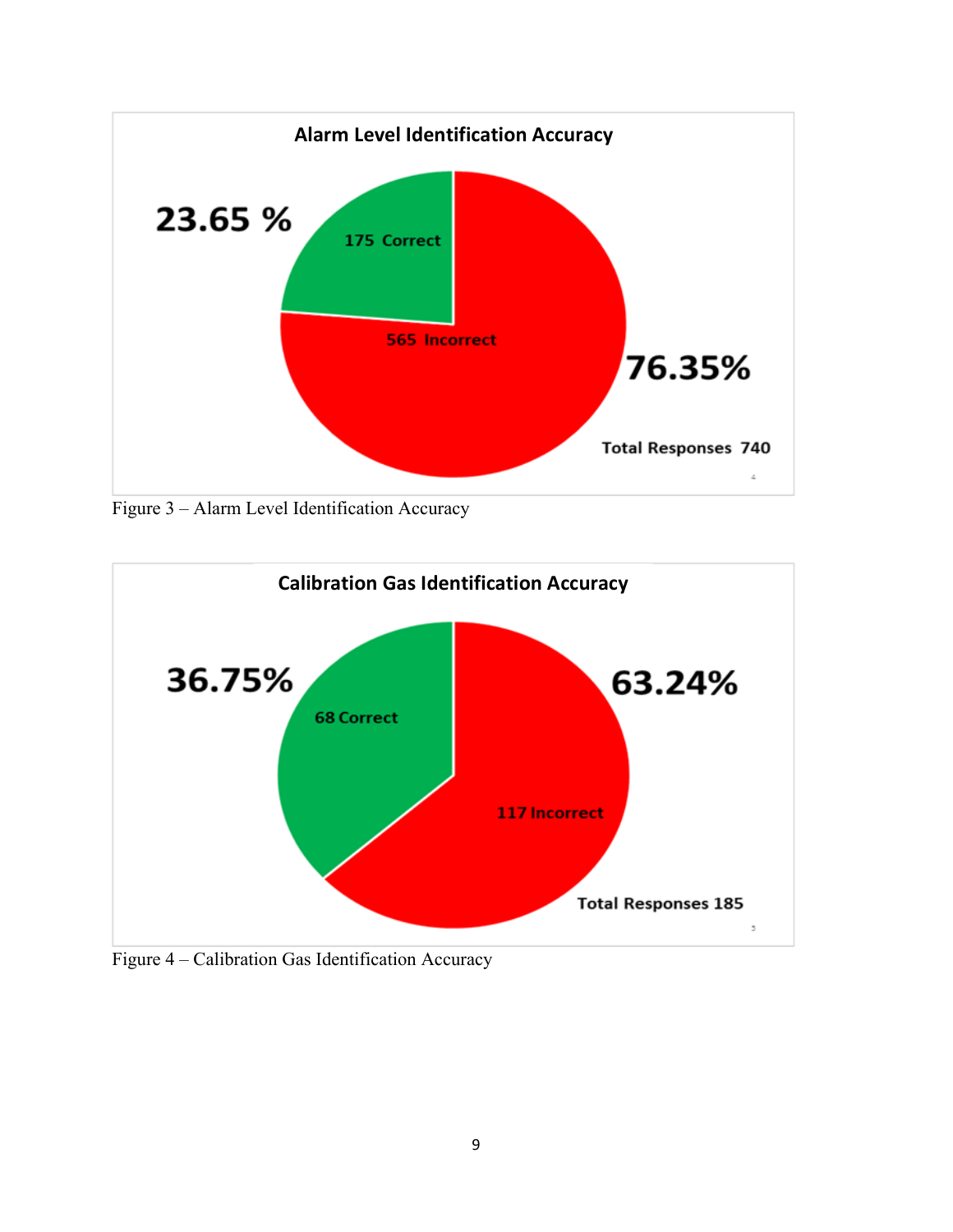

Figure 5 – Bump Test or Calibration Determination Accuracy



Figure 6 – Fresh Air Calibration Determination Accuracy